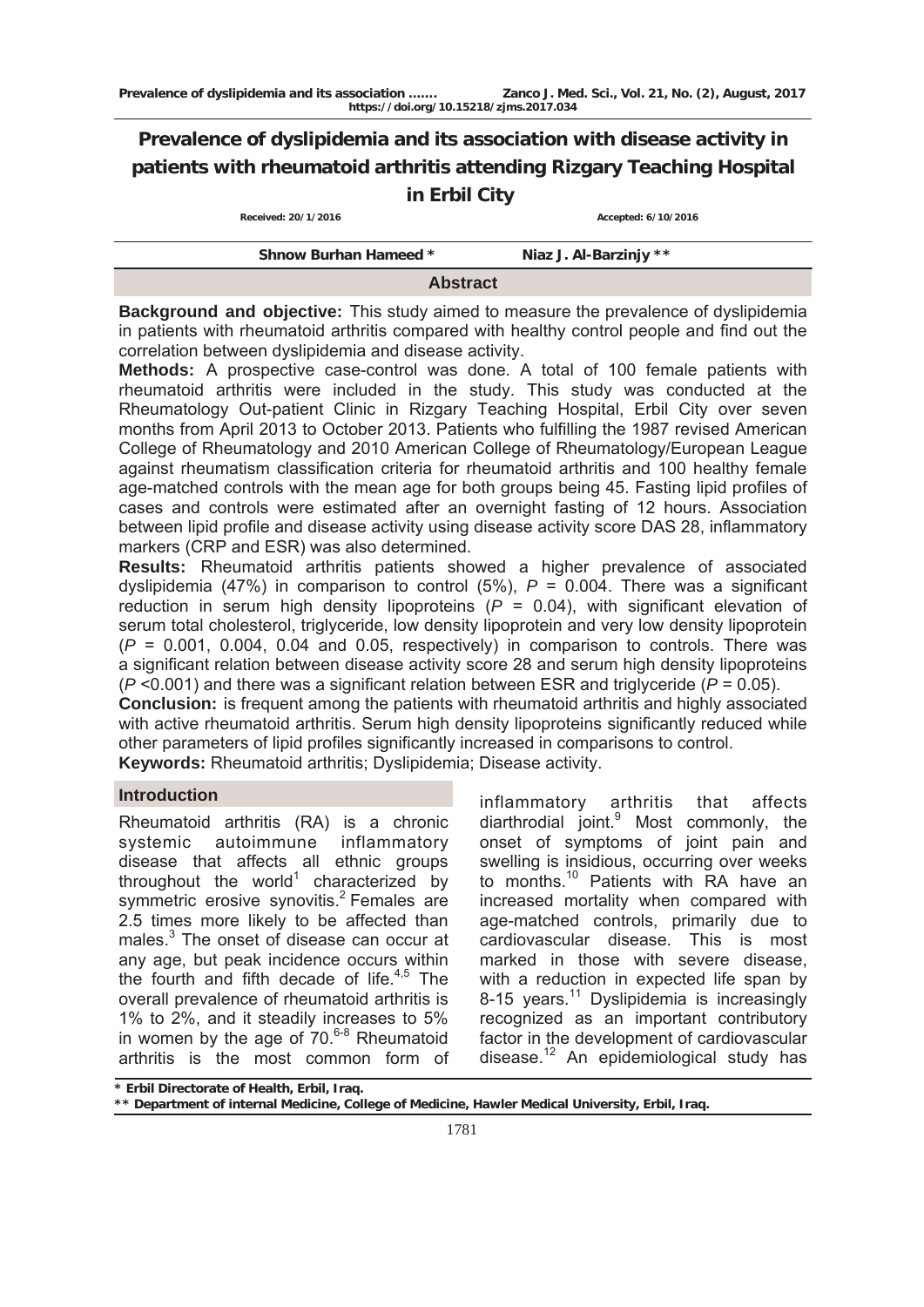**Prevalence of dyslipidemia and its association ……. Zanco J. Med. Sci., Vol. 21, No. (2), August, 2017** 

**https://doi.org/10.15218/zjms.2017.034**

proposed that there is increase mortality in RA which is partly due to atherosclerosis.13,14 RA patients have been found to have altered concentrations of lipids and lipoprotein fractions in serum and synovial fluid.<sup>15,16</sup> This study aimed to measure the prevalence of dyslipidemia in patients with RA compared with healthy control people and find out the correlation between dyslipidemia and disease activity.

# **Methods**

A prospective case control was done. This study was conducted at the outpatient clinic of the Rheumatology Unit, Rizgary Teaching Hospital, Erbil city. The study was carried out over seven months from April 2013 to October 2013. This study included 100 female patients with RA fulfilling the 1987 revised American College of Rheumatology  $(ACR)^{17}$  and 2010 American College of Rheumatology/ European League against Rheumatism classification criteria for RA18 and 100 healthy female age-matched controls. The age of all the patients and controls was between 20-70 years old. A non-random (convenient) sampling technique was used to recruit the cases and controls. History of smoking or patients suffering from a condition that affects the lipid profile such as diabetes mellitus, ischemic heart disease, renal impairment, liver and thyroid functional abnormalities, Cushing syndrome and obesity (BMI >30) were excluded. Also, any patients received medications affecting lipid metabolism such as beta blocker, diuretics, cyclosporine, oral contraceptive pills (OCP), patients who received oral or intra-articular steroid till one month before the study and pregnant women were excluded. A detailed history from each patient was taken, and full clinical examination including articular, extra –articular and monitoring disease activity using (DAS 28) was performed. 10 ml of blood were obtained from the vein by VACUTAINER and collected in VACUTEST both gelatin (REF 10176) and EDTA tube (REF 13510) within 3 hours,

the blood was centrifuged at 1000 rpm (round per minute) for about 3 minutes using KUBOTA 5200 device. The blood in EDTA tube was used for measuring ESR while the blood in gelatin tubes were used for biochemical analysis including blood sugar, thyroid function test, renal function test and liver function test. The analysis was done in Rizgary Hospital's laboratory at the same times. After 12 hour fasting, blood samples of the subjects were obtained from antecubital vein between 8 and 11a.m. The samples were centrifuged within 3 hours in Rizgary Hospital's laboratory at 3000 rpm for 3 minutes. The serum was then collected and stored at – 30 degrees over six months. Then the lipid profile including the levels of total serum cholesterol (TC), low density lipoprotein cholesterol (LDL), high density lipoprotein cholesterol (HDL), very low density lipoprotein (VLDL) and triglyceride (TG) were measured for all subjects in private. Serums TC, HDL, TG were assayed by enzymatic methods (colorimetry) using kit CHOD (REF 1500010). LDL and VLDL values were calculated using the standard formula TC-HDL-TG/5, TG/5 respectively. Normal range of serum TG <150mg/dl, serum cholesterol <200 mg/dl, serum HDL >40 mg/dl, serum LDL <130 mg/dl, serum VLDL up to 30 mg/dl. It is known that women have higher levels of high density lipoprotein (HDL) than men, the sex difference in HDL cholesterol level usually assumed to be due to biologic factors and may be related to environmental factors. Also, Accp, RFT, TFT, FBS, LFT, ECG, CRP and ESR were performed. Dyslipidemia, defined as elevated total cholesterol or low density lipoproteins or low levels of high density lipoproteins, is an important risk factor for coronary heart disease and stroke.

# **Statistical analyses:**

 Data was entered into the Microsoft Excels and then analyzed by using the statistical package for the social sciences (version 16). Statistical analysis included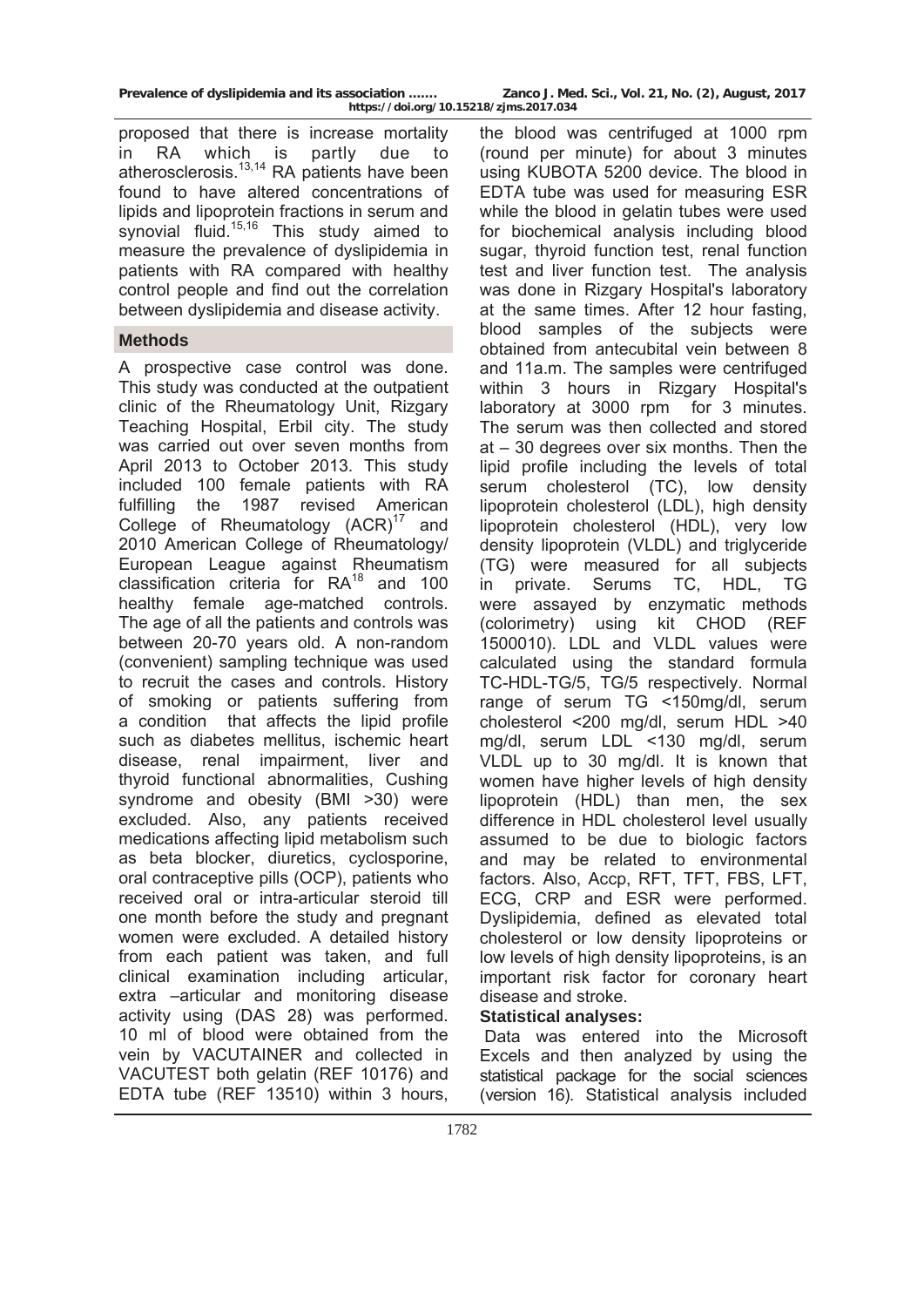**Prevalence of dyslipidemia and its association ……. Zanco J. Med. Sci., Vol. 21, No. (2), August, 2017 https://doi.org/10.15218/zjms.2017.034**

both descriptive and inferential statistics for analyzing the data obtained from the study to explain the results. Student's t test was used for comparing the variables of the groups including percentage, mean and standard deviation. Spearman's' rho correlation coefficient used for association between lipid profiles with inflammatory markers (ESR, CRP) and disease activity score 28. We also used Chi square for comparisons between the cases and controls' lipid profiles. The statistical

significance was set at the level of ≤0.05.

#### **Results**

Figure 1 showed that 34% of patients were in the fifth decade of life and 22% were in the fourth decade of life. 67% of rheumatoid arthritis patients were RF positive while 33% of them were negative as shown in Figure 2. Anti-CCP was positive in 52, and 48% was negative in rheumatoid arthritis patients as shown in Figure 3.



**Figure 1:** Distribution of studied patients according to the age.



**Figure 2:** Rheumatoid factor distribution in rheumatoid arthritis patients.



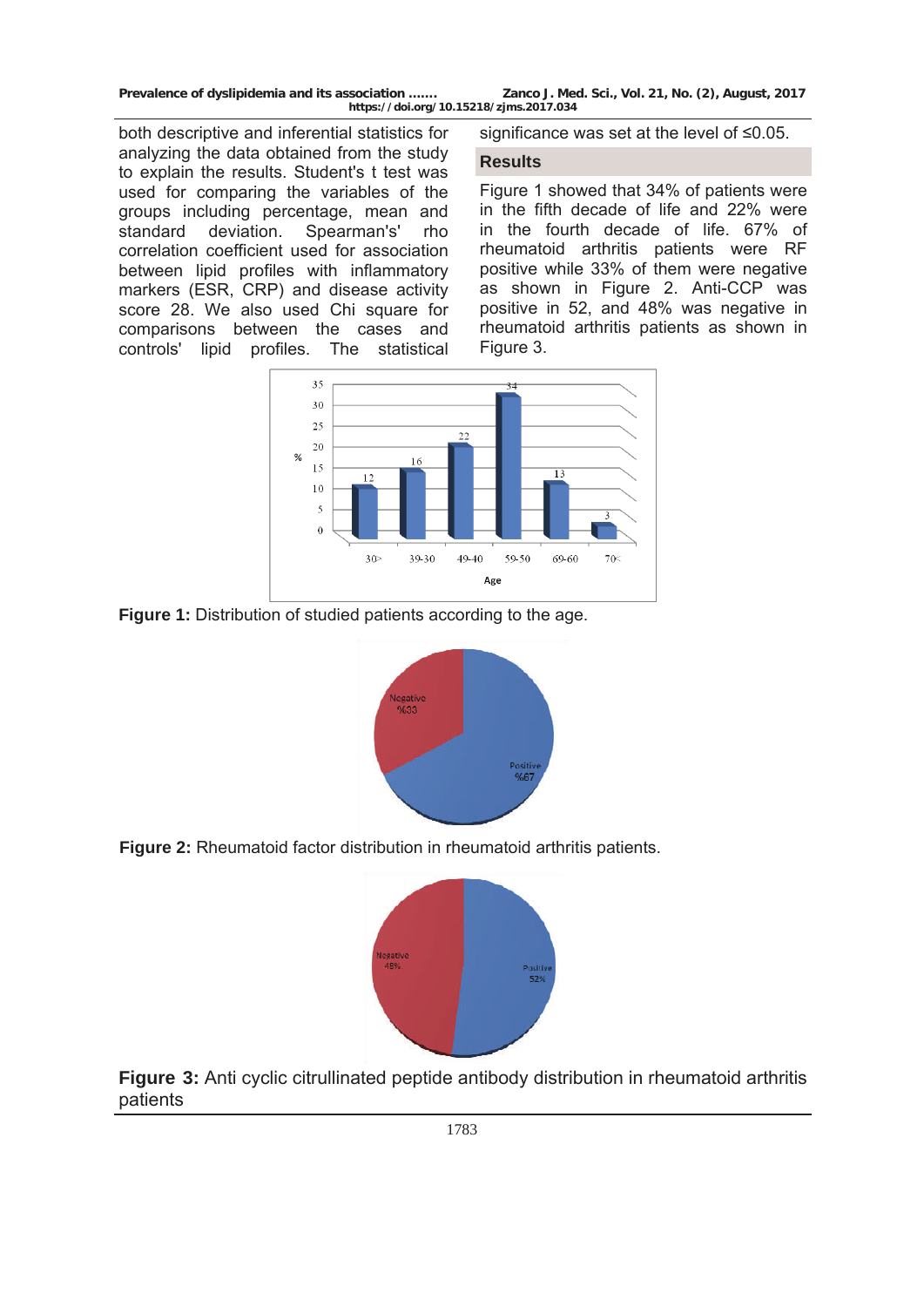| Prevalence of dyslipidemia and its association | Zanco J. Med. Sci., Vol. 21, No. (2), August, 2017 |
|------------------------------------------------|----------------------------------------------------|
| https://doi.org/10.15218/zjms.2017.034         |                                                    |

47% of patients with RA had various type of dyslipidemia statistically significant in comparison to control group 5% as shown in Table 1. There was a significant reduction in serum HDL of RA patients in comparison to controls  $(P = 0.04)$ . The mean ± SD of HDL was 44.6±10.9 in cases and 52.3±17.2 in controls. There was a highly significant elevation in serum TG of RA patients (cases) in comparison to controls  $(P = 0.004)$ . The mean  $\pm$  SD of serum TG was148.8±70.9 in RA patients and 116.4±48.6 in control group. There was a highly significant increase in serum total cholesterol in RA patients in comparison to controls (*P* <0.001).

The mean ± SD of serum TC was 177.6±39.2 in cases and 162.7±33.6 in controls. There was a highly significant increase in serum low density lipoprotein in RA patients in comparison to controls  $(P = 0.04)$ . The mean  $\pm$  SD of serum LDL was 101.7±30.9 in cases and 86.6±30.1 in controls. There was a statistically significant elevation in serum VLDL in RA patients in comparison with age matched control  $(P = 0.05)$ . The Mean  $\pm$  SD of serum VLDL was 29.8±14.8 in RA patients and 25.5±12.8 in control group. Details of comparison between cases and controls according to serum lipid profile are shown in Table 2.

|  |  | Table 1: Distribution of dyslipidemia in RA patients in comparisons to control groups. |  |  |  |
|--|--|----------------------------------------------------------------------------------------|--|--|--|
|--|--|----------------------------------------------------------------------------------------|--|--|--|

|         | <b>Dyslipidemia</b> |          | P value |
|---------|---------------------|----------|---------|
|         | Yes                 | NO.      |         |
| Case    | $(47)$ 47%          | (53) 53% | 0.004   |
| Control | (5) 5%              | (95) 95% |         |

| <b>Lipid profiles</b> |                  | case             | <b>Control</b>                 |                  | total                        |                                | P value |
|-----------------------|------------------|------------------|--------------------------------|------------------|------------------------------|--------------------------------|---------|
|                       | <b>Normal</b>    | <b>Abnormal</b>  | <b>Normal</b>                  | Abnormal         | Case<br>&control<br>(normal) | Case<br>&control<br>(abnormal) |         |
| Serum HDL             | 62<br>$(45.3\%)$ | 38<br>$(60.3\%)$ | 75<br>(54.7%)                  | 25<br>(39.7)     | 137                          | 63                             | 0.04    |
| Serum TG              | 41<br>$(65.1\%)$ | 59<br>$(0.72\%)$ | 22<br>(34.92)<br>$\frac{0}{0}$ | 78<br>(56.93%)   | 63                           | 137                            | 0.004   |
| Serum<br>cholesterol  | 27<br>(75%)      | 73<br>$(44.5\%)$ | 9<br>(25%)                     | 91<br>$(55.5\%)$ | 36                           | 164                            | < 0.001 |
| Serum LDL             | 20<br>$(66.7\%)$ | 80<br>$(47.1\%)$ | 10<br>$(33.3\%)$               | 90<br>$(52.9\%)$ | 30                           | 170                            | 0.04    |
| Serum VLDL            | 38<br>(58.5%)    | 62<br>$(45.9\%)$ | 27<br>$(41.5\%)$               | 73<br>$(54.1\%)$ | 65                           | 135                            | 0.05    |

**Table 2:** Comparison between case and control according to serum lipid profile.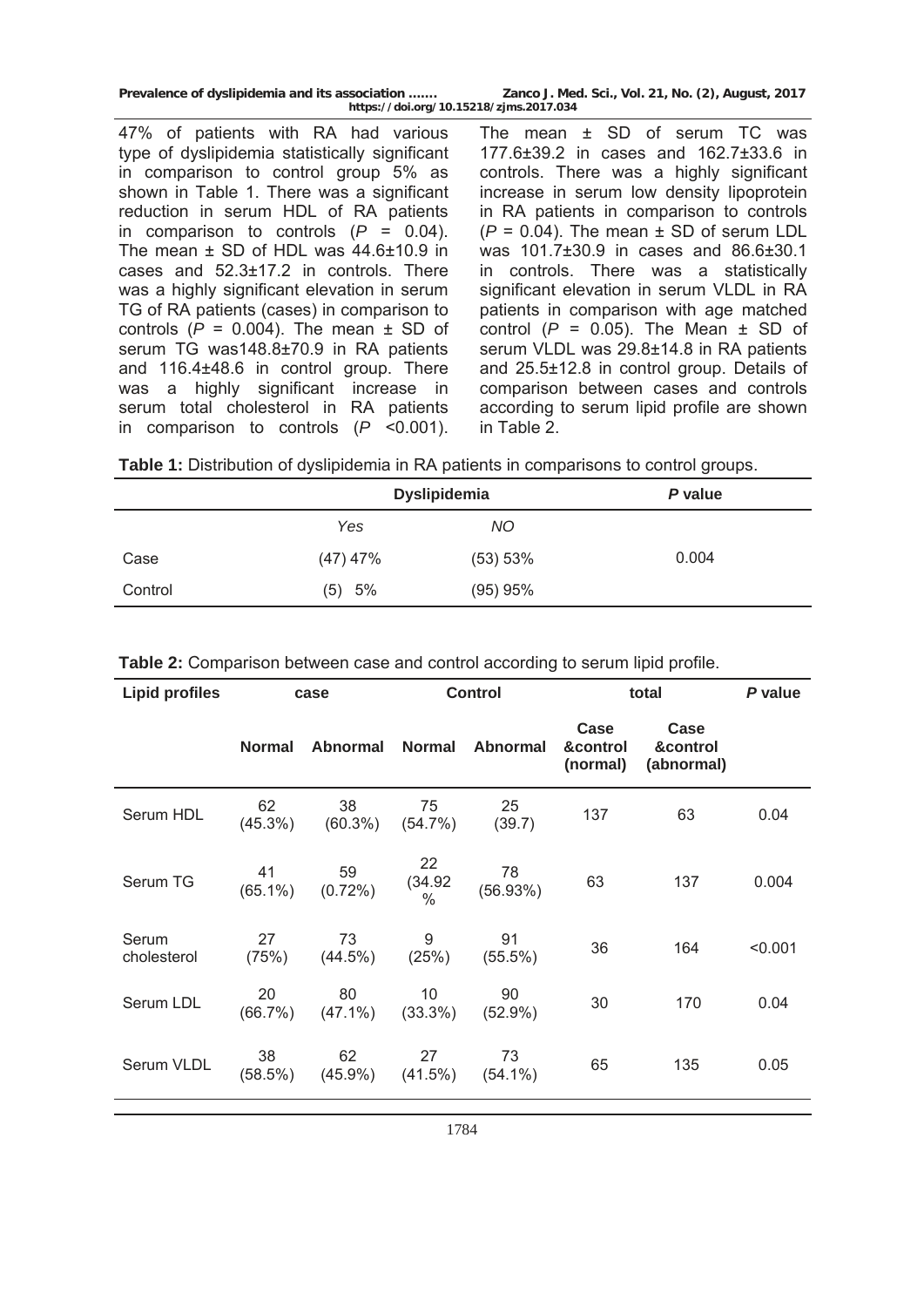**Prevalence of dyslipidemia and its association ……. Zanco J. Med. Sci., Vol. 21, No. (2), August, 2017 https://doi.org/10.15218/zjms.2017.034**

There was no statistically significant association between ESR and lipid profiles except for serum triglyceride, which was significantly related with ESR (*P* = 0.05) as shown in Table 3. Out of 11 RA patients on remission, five patients had dyslipidemia. Out of 12 RA patients of low active

disease, four patients had dyslipidemia. Out of 48 RA patients of moderate disease active, 20 patients had dyslipidemia. Among 29 RA patients with highly disease activity, 18 patients had dyslipidemia. These differences were statistically not significant  $(P = 0.6)$  as shown in Table 4.

| <b>Lipid profile</b> | <b>Spearman's' coefficient</b><br>correlation(ESR) | P value |
|----------------------|----------------------------------------------------|---------|
| Serum TC             | 0.021                                              | 0.07    |
| Serum TG             | 0.088                                              | 0.05    |
| Serum HDL            | 0.013                                              | 0.08    |
| Serum LDL            | 0.007                                              | 0.06    |
| <b>Serum VLDL</b>    | 0.07                                               | 0.07    |

| Table 3: Correlation between ESR and lipid profiles in RA patients. |  |  |
|---------------------------------------------------------------------|--|--|
|---------------------------------------------------------------------|--|--|

**Table 4:** Correlation between disease activity score and dyslipidemia.

| <b>Status of disease</b><br>activity score | <b>Number of</b><br>patients | <b>Dyslipidemia</b>    |              | P value |
|--------------------------------------------|------------------------------|------------------------|--------------|---------|
|                                            |                              | <b>Yes</b>             | <b>NO</b>    |         |
| Remission                                  | 11                           | 5<br>10.6%             | 6<br>11.32%  |         |
| Low                                        | 12                           | $\overline{4}$<br>8.5% | 8<br>15.09%  |         |
| Moderate                                   | 48                           | 20<br>42.55%           | 28<br>52.8%  | 0.698   |
| High                                       | 29                           | 18<br>62.06%           | 11<br>37.93% |         |
| Total                                      | 100                          | 47                     | 53           |         |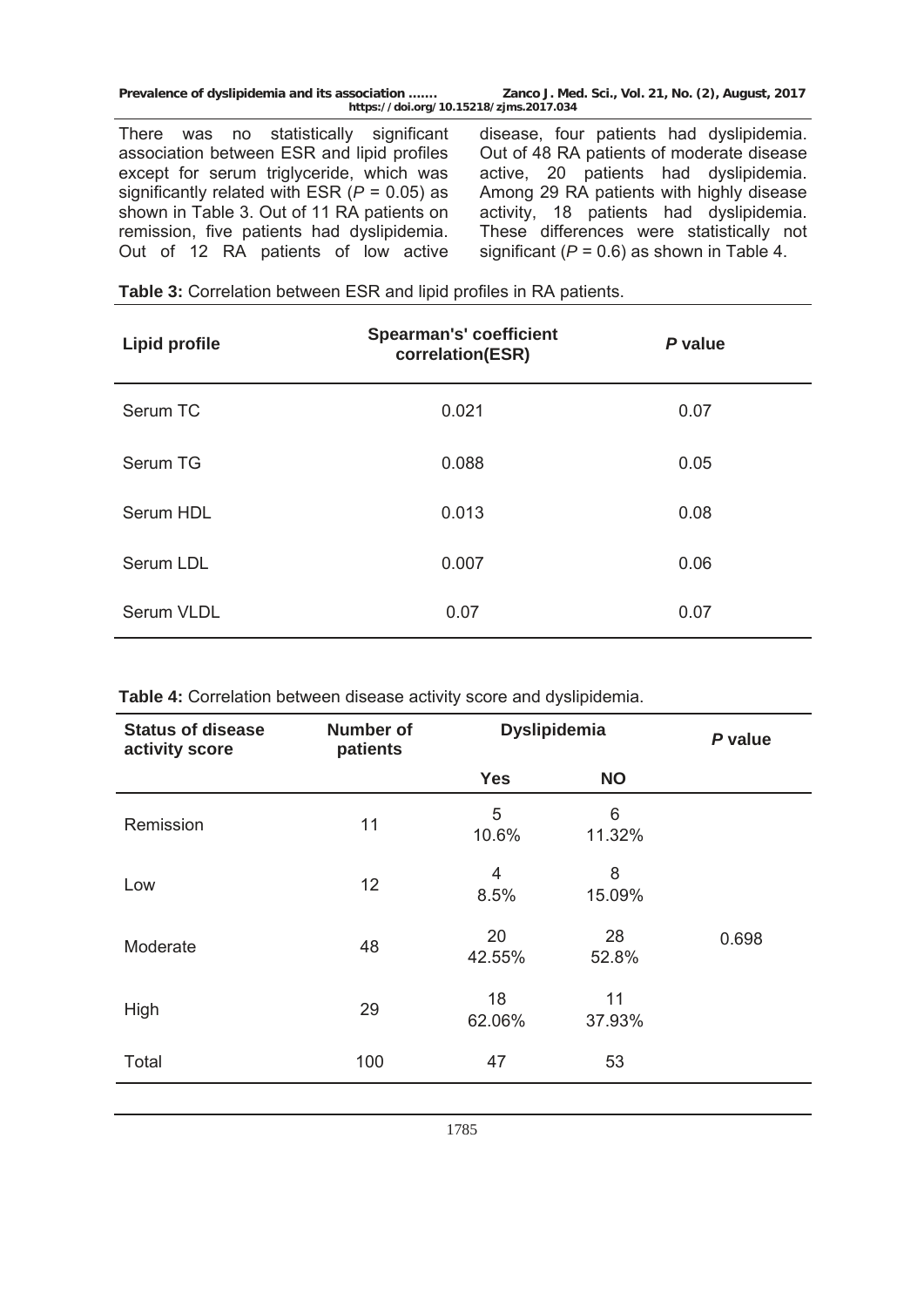## **Discussion**

Patients with RA are at increased risk for cardiovascular disease, which accounts for about half of all deaths in these patients.19 This is attributed to accelerated atherosclerosis as a result of both systemic inflammatory burden and high prevalence of traditional risk factors for cardiovascular disease. $20, 21$  In this study RA occurred in all age groups between 20-70 years, which showed that 34% of them were between 50 to 59 years and 22% were between 40 to 49 years of age; this is in accordance with another study which mentioned that RA usually affects people above 40 years old $^{22}$ and also matched with the study done in Baghdad, Irag  $2013.<sup>23</sup>$  This is due to many reasons that depress immunity as stress and long duration of exposure to environmental antigens that cause stimulation of auto-reactive immune cell.<sup>24</sup> In comparison to the control group, RA patients showed a statistically significant higher prevalence of associated dyslipidemia (5%of control versus 47% of cases). This was near to the study done in Pakistan  $2012^{25}$  which the prevalence was 45% but disagreed with the study done in Tunisia 2011 $^{26}$  in which the prevalence was 65.9%. This may be due to the type of study which took only patients with active rheumatoid arthritis or drugs in which most of their patients were on combinations of drugs disease modifying antirheumatic drug (DMARD) and Tumor necrosis factor inhibitor that they have effects on lipid profile.<sup>27</sup> In this study we found that patients diagnosed with RA had significantly reduced levels of HDLcholesterol in comparison to control groups. This matched with many other studies done in all of Pakistan 2012.<sup>25</sup> Tunisia 2011,<sup>26</sup> Malaysia 2012,<sup>28</sup> South India,<sup>29</sup> Saudi Arabia 2013,<sup>30</sup> Baghdad, Iraq  $2013^{31}$  and the United Kingdom  $2011<sup>32</sup>$ which is an unfavorable profile about cardiovascular risks $33$  and there was no study against it. In this study, we found that there was a statistically significant elevation in all of the serum triglycerideable 2, serum

total cholesterolable 2 and serum low density lipoproteins in comparisons to control groups. Our findings were in accordance with those of other studies that have evaluated lipid profiles in RA patients as done in Pakistan 2012, $25$  Tunisia 2011,<sup>26</sup> Malaysia 2012,<sup>28</sup> South India<sup>29</sup> and Saudi Arabia 2013.<sup>30</sup> Our finding not matched with the study done in Turkey 1999 $34$  and in Baghdad 2004 $35$  that characterized by reduction of all serum total cholesterol, triglyceride and low density lipoproteins . Only three previous studies measured serum very low density lipoproteins (serum VLDL) in comparison to control. In Malaysia 2012, they determined serum VLDL, and there was a significant elevation of it, and this agreed with our findings but didn't match with a study done in Turkey 1999 $34$  and Baghdad  $2004^{35}$  characterized by a significant reduction of serum VLDL and this may be due to the sample size. In this study we correlated dyslipidemia and disease activity score and no statistically significant association was found between disease activity status (remission, low, mild, moderate and high) and presence of dyslipidemia; this was similar to a study done in Pakistan in 2012<sup>25</sup>

# **Conclusion**

Dyslipidemia has a higher significant prevalence among RA patients in comparison to control groups. Dyslipidemia was high among RA patients with active disease but not significant. There was a significant reduction of serum HDL compared to control, and this increases the risk of atherosclerosis. There was a significant elevation of other lipid profile in comparison to control groups with a significant relation between TG and ESR. Dyslipidemia among RA patients are common, and this increases the risk of cardiovascular disease and mortality among RA patients, more aggressive and early lipid management including greater use of statin therapy may be appropriate to reduce cardiovascular disease among RA.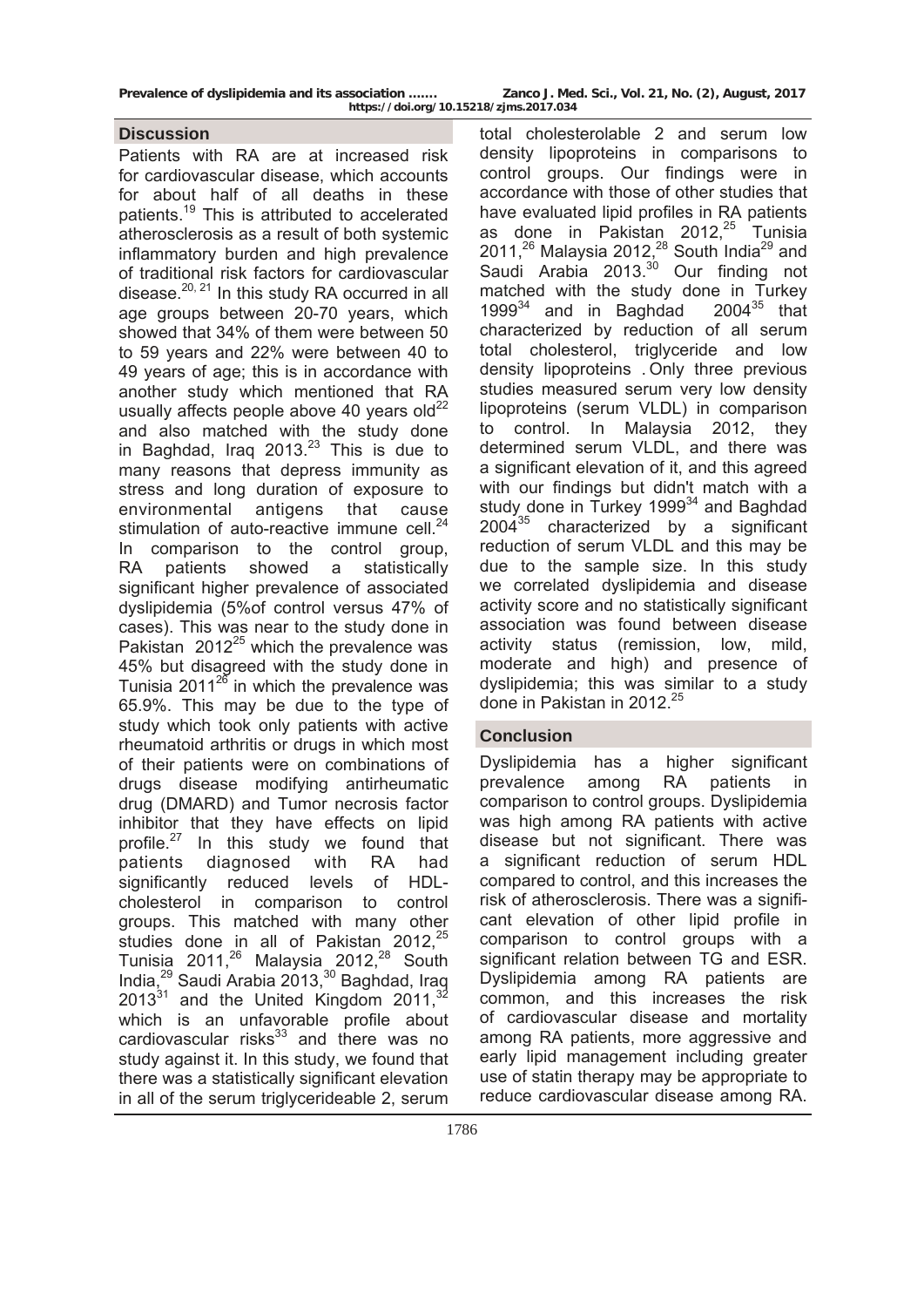**Prevalence of dyslipidemia and its association ……. Zanco J. Med. Sci., Vol. 21, No. (2), August, 2017 https://doi.org/10.15218/zjms.2017.034**

Additional prospective, long-term studies are needed to comprehensively determine the role of inflammation and the impact of biologics on lipid levels and cardiovascular outcomes in patients with RA. Cardiovascular screening should be recommended every six months to once yearly in Erbil city.

## **Conflicts of interest**

The authors report no conflicts of interest.

#### **References**

- 1. Doherty M, Lanyon P, Ralston SH. Rheumatoid arthritis. Boon NA; College NR; Walker BR; Hunter JAA. Davidson's principles and practice of medicine . Churchill Livingstone; 2006. P. 1101-6.
- 2. Taysi S, Polat F, Gul M, Sari RA,Bakan E. lipid peroxidation, some extracellar antioxidants and antioxidant enzymes in serum of patients with rheumatoid arthritis. Rheumatol Int 2002;21: 200-4.
- 3. Heimick CG, Flson DT, Lawrence RC, Gabriel S, Hirsch R, Kwoh CK, et al. Estimate of the prevalence of arthritis and other rheumatic conditions in the US. Part I. Arthritis Rheum 2008; 58 (1):15-25.
- 4. National Institute of Arthritis and Musculoskeletal and Skin Disease. "Handout on health: Rheumatoid Arthritis". April 2009.Retrieved 2013-03-26.
- 5. Tehlirian CV, Bathon JM. Rheumatoid arthritis. Klippel JH ,Stone JH,Crofford LJ,White PH. Primer on Rheumatic diseases ,NY,USA.Springer Science+Business Media 2008; P. 114-21.
- 6. Symmons D, Barrett E, Bankhead C. The occurrence of rheumatoid arthritis in the United Kingdom: results from the Norfolk Arthritis Register. Br J Rheumatol 1994; 33:735-9.
- 7. Waldenburger JM, Firestein GS. Rheumatoid arthritis. Klippel JH, Stone JH, Crofford LJ, and White PH, . Primer on the Rheumatic Disease, New York, USA: Springer Science and Business Media; 2008. P.122- 32.
- 8. Ebringer A, Rashid T. Rheumatoid arthritis is an autoimmune disease triggered by Proteus urinary tract infection. Dev Immunol 2006; 13(1): 41–8.
- 9. Dieppe P. Osteoarthritis, in Primer on the Rheumatic Diseases. 2008, Springer. p. 114.
- 10. Jacoby R, Cosh J, Jayson M. early stages , and prognosis of rheumatoid arthritis : a clinical study with 100 patients with 11 years of follow –up. Br Med J 1973;2:96-100.
- 11. Ralston SH, Doherty M. Rheumatoid arthritis. In: Colledge NR; Walker BR; Ralston 11.S.H. (editors). Davidson's principles and practice of medicine, 21<sup>st</sup> ed. Churchill Livingstone; 2010. P. 1088-92.
- 12. Spellman CW. Strategies for optimizing lipid treatment outcomes. J Am Osteopath Assoc 2003; 103:S12-5.
- 13.Isomaki Ha, Mutru O, Koota K, Death rate and cause of death in patients with Rheumatoid Arthritis. Scand J Rheumatol 1975; 4:205-8.
- 14. Prior P, Symmons DPM, Scott DL, Brown R, Hawkins CF. Causes of death in rheumatoid arthritis. Br J Rheumatol 1984 23; 92-9.
- 15. Rossner S. Further studies on serum lipoproteins in connective tissue disease. Atherosclerosis 1978:31:93-9.
- 16. Leong KH, Koh ET, Feng PH , Boey ML. profiles in patients with systemic lupus erythematosus.J Rheumatol 1994;21: 1264-7.
- 17. Maradit-Kremers H, Crowson CS, Nicola PJ, Ballman KV, RogerVL, Jacobsen SJ, et al. Increased unrecognized coronary heart disease and sudden deaths in rheumatoid arthritis: A population-based cohort study. Arth & Rheum 2005; 52(2):402-411.
- 18. Wolfe F, Freundlich B, Straus WL. Increase in cardiovascular and cerebrovascular disease prevalence in rheumatoid arthritis. J Rheumatol 2003; 30: 36–40.
- 19. WHO Expert Committee. Physical status: the use and interpretation of anthropometry. WHO Tech Rep Ser 1995; 854:424–38.
- 20.Alamanos Y, Voulgari PV, Doros AA. Incidence and prevalence of rheumatoid arthritis based on 1987 American College of Rheumatology criteria: A systematic review. Semin Arthritis Rheum 2006; 36(3): 182-8.
- 21. Abdul-Qahar ZH, Al-Osami MH, Al-Asady. Prevalence of Metabolic Syndrome in Iraqi Patients with Rheumatoid Arthritis. IOSR Journal of Dental and Medical Science (IOSR-JDMS). 2013;11(1):69-72.
- 22. Kotzin BL: The role f B cells in the pathogenesis of Rheumatoid Arthritis. J Rheumatol Suppl 2005; 73:14-7.
- 23. Nisar A, Rasheed U, Aziz W,Farooqi AZ. Prevalence of Dyslipidemia in Autoimmune Rheumatic Diseases.Journal of the college of Physicians and Surgeons Pakistan 2012;22 (4):235-9.
- 24. Zrour SH, Neffeti FH, Sakly N , Saoussen H,Korbaa Y, et al. lipid profile in Tunisian patients with Rheumatoid Arthritis. 2011; 30 (10):1325-31.
- 25. Steiner G, Urowitz MB. Lipid profiles in patients with rheumatoid arthritis: mechanisms and the impact of treatment. Semin Arthritis Rheum 2008; 38:372-81.
- 26.Manjunatha Goud BK, Sarsina Devi O, Bhavana N, Devaki RN, Deepa K , Niveditha S. Nutritional Antioxidants and lipid profile in newly diagnosed Rheumatoid arthritis patients. The International Medical Journal Malasysia IMJM 2012; 11 (1):5-8.